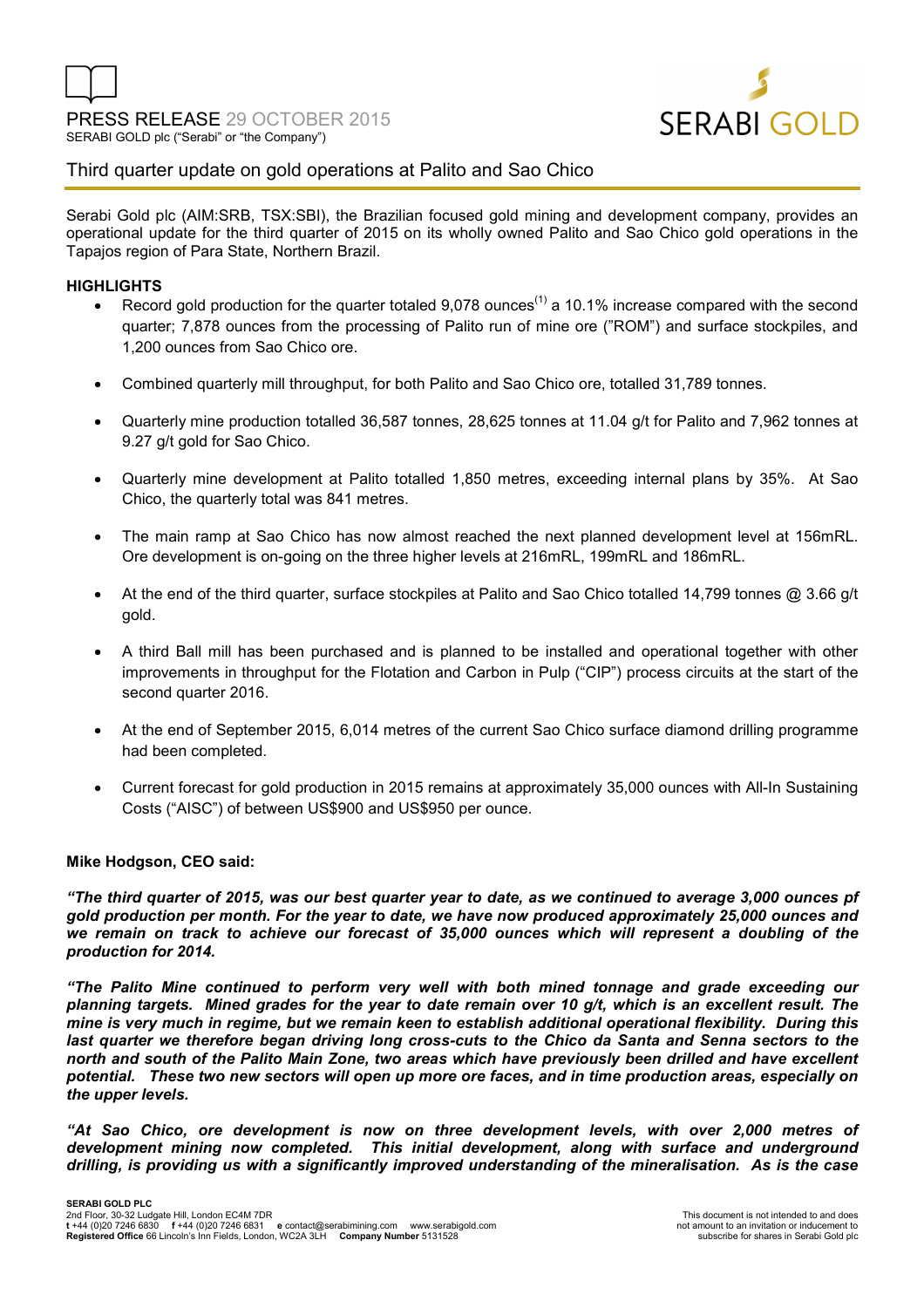



*with most vein mines, drilling alone does not provide the full story and it is the underground 'on-lode' development that ultimately defines the ore blocks. The grades at Sao Chico are, at times, truly spectacular and often in excess of 100 g/t of gold, though as I reported last week, unlike Palito, the high grade ore zones at Sao Chico are not as easily visible. As a result, in the mining of Sao Chico we are more reliant on assay control, requiring close spaced sampling. Nevertheless, each month sees an improved level of contribution from Sao Chico to the Company's gold production.* 

*"One thing that has become clear over the past few months is that the operation will require increased milling capacity. Since the commencement of production, we have never been able to run down our ROM stockpiles, albeit that they are of relatively low grade. The generation of low grade ore in narrow vein mining is 'part and parcel' of the business, as lode development is an unavoidable and very necessary part of the exploration and evaluation process. As a result we have approximately 14,800 tonnes of ROM stock, which we cannot process without increased throughput capacity. A third ball mill identical to the two mills already operating, has been purchased in Brazil and will be operational early in the second quarter of 2016. This, along with some improvements in the flotation and cyanidation plant, will see our daily throughput increase from the current levels of approximately 400 tonnes per day. We anticipate being able to average 500 tonnes per day once the improvements are complete but importantly will also create excess capacity to catch up any lost production caused by unplanned stoppages.* 

*"The surface diamond drilling programme has now exceeded 6,000m and whilst we have had to 'tighten' up the drill spacing due to the complexity of Sao Chico, some of the results have been excellent; the grades are very good, holes 47 and 93 are the deepest holes and both show grades in excess of 40 g/t over mineable widths. We have been complementing this programme with additional underground drilling from within the development galleries.* 

*"For the third consecutive quarter this year we have been able to demonstrate steady growth in gold production, in what has been a tough nine months for gold producers. With Palito in a steady state of production, over the next months I expect that we will see increasing levels of gold production from Sao Chico.* 

*"I anticipate Sao Chico entering commercial production late this year, and our 2015 production forecast of approximately 35,000 ounces and All-In Sustaining Cost guidance of US\$900-US\$950 per ounce remains. As usual I look forward to updating the market on further production increases being achieved over the coming months."* 

T**he latest interview with Serabi's Chief Executive, Mike Hodgson, can be accessed using the following link** 

# http://brrmedia.co.uk/event/140562?popup=true

## **Results**

Total production for the third quarter was 9,078 ounces<sup>(1)</sup> of gold. During the quarter, gold production was derived from the processing of ROM ore from the Palito Mine, combined with the Palito surface coarse ore stockpiles, the stockpiled flotation tailings established during Palito mine production in 2014 and processing of Sao Chico ROM ore.

With a total stockpile of over 42,000 tonnes of flotation tails recovered from 2014 plant production, the Company will continue processing this material when possible. However, with excellent levels of Palito and Sao Chico ROM feed available, combined with the surface coarse ore stockpiles, available plant capacity for processing of the flotation tailings is limited.

At the Sao Chico Mine over 840 metres of horizontal development was achieved during the quarter, of which 250 metres involved deepening of the ramp. Over 950 metres of lode development has now been completed on the levels 216mRL, 199mRL and 186mRL. Production is now underway, albeit limited as the focus remains on lode development and evaluation. During the quarter, approximately 6,200 tonnes of development and stope ore were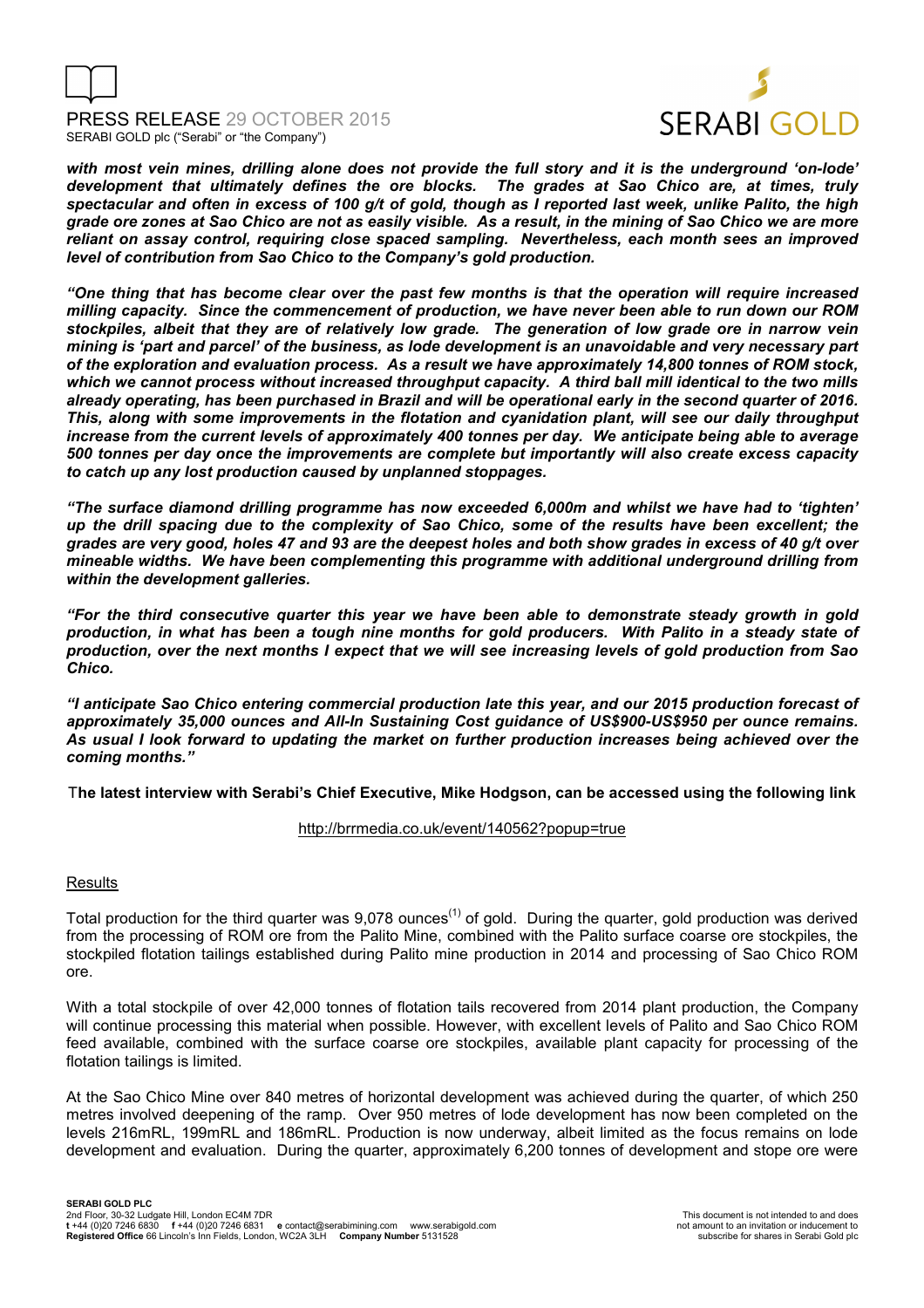



processed through the plant. Whilst the majority of the ore is being derived from the development drives, the Sao Chico ore processed this quarter showed an improved average grade of 7.40 g/t of gold.

The Company expects to produce 28,000 – 29,000 ounces of gold during 2015 from the processing of Palito ROM and the Palito stockpiles. With the Sao Chico Mine now under development, the Company also anticipates production of 6,000 - 7,000 ounces of gold from ore mined at Sao Chico, and as a result remains confident of achieving its production forecast of 35,000 ounces of gold for the year.

| SUMMARY PRODUCTION STATISTICS FOR THE THREE QUARTERS ENDING 30 <sup>th</sup> SEPTEMBER<br>2015 (Palito & Sao Chico) |                               |                  |                  |                  |                     |
|---------------------------------------------------------------------------------------------------------------------|-------------------------------|------------------|------------------|------------------|---------------------|
|                                                                                                                     |                               | <b>Quarter 1</b> | <b>Quarter 2</b> | <b>Quarter 3</b> | <b>Year to Date</b> |
| Horizontal<br>development                                                                                           | <b>Metres</b>                 | 1.491            | 2.078            | 2.691            | 6,260               |
| Mined ore                                                                                                           | Tonnes<br>Gold grade<br>(g/t) | 25,812           | 31,488           | 36,587           | 93,887              |
|                                                                                                                     |                               | 10.90            | 9.18             | 10.65            | 10.23               |
| Milled ore                                                                                                          | Tonnes<br>Gold grade<br>(g/t) | 31,412           | 33,279           | 31,789           | 96,480              |
|                                                                                                                     |                               | 8.52             | 8.28             | 9.47             | 8.75                |
| Gold production (1)                                                                                                 | Ounces                        | 7,389            | 8,237            | 9,078            | 24,704              |

(1) Gold production figures are subject to amendment pending final agreed assays of the gold content of the copper/gold concentrate and the gold bullion when smelting and refining processes are completed.

# **Enquiries**

**SERABI GOLD plc** 

**Michael Hodgson t** +44 (0)20 7246 6830<br>Chief Executive **m** +44 (0)7799 473621 m +44 (0)7799 473621

**Clive Line** t +44 (0)20 7246 6830<br>Finance Director **m** +44 (0)7710 151692 m +44 (0)7710 151692

**e** contact@serabigold.com

www.serabigold.com

## **BEAUMONT CORNISH Limited**

**Nominated Adviser & Financial Adviser**  Roland Cornish **t** +44 (0)20 7628 3396 Michael Cornish **t** +44 (0)20 7628 3396

### **PEEL HUNT LLP**

**UK Broker** Matthew Armitt **t** +44 (0)20 7418 9000 Ross Allister **t** +44 (0)20 7418 9000

## **Blytheweigh**

**UK Financial PR**  Tim Blythe **t** +44 (0)20 7138 3204

Camilla Horsfall **t** +44 (0)20 7138 3224

Copies of this release are available from the Company's website at **www.serabigold.com** 

#### **Forward-looking statements**

Certain statements in this announcement are, or may be deemed to be, forward looking statements. Forward looking statements are identified by their use of terms and phrases<br>such as "believe", "could", "should" "envisage", "estimate", "intend", "may", "plan", "will"<br>or the negative of those, variations or c on the Directors' current expectations and assumptions regarding the Company's future<br>growth, results of operations, performance, future capital and other expenditures (including<br>the amount, nature and sources of funding t beliefs and assumptions and are based on information currently available to the Directors. A number of factors could cause actual results to differ materially from the results discussed in the forward looking statements including risks associated with vulnerability to

general economic and business conditions, competition, environmental and other regulatory changes, actions by governmental authorities, the availability of capital markets,<br>reliance on key personnel, uninsured and underinsured losses and other factors, many of<br>which are beyond the control of the Comp reasonable assumptions, the Company cannot assure investors that actual results will be consistent with such forward looking statements.

#### **Qualified Persons Statement**

The scientific and technical information contained within this announcement has been reviewed and approved by Michael Hodgson, a Director of the Company. Mr Hodgson is<br>an Economic Geologist by training with over 25 years' experience in the mining industry.<br>He holds a BSc (Hons) Geology, University of Londo

#### **SERABI GOLD PLC**

2nd Floor, 30-32 Ludgate Hill, London EC4M 7DR<br>**t +44 (0)20 7246 6830 f +44 (0)20 7246 6831 e** contact@serabimining.com www.serabigold.com and the marked on the<br>Re**gistered Office** 66 Lincoln's Inn Fields, London, WC2A 3